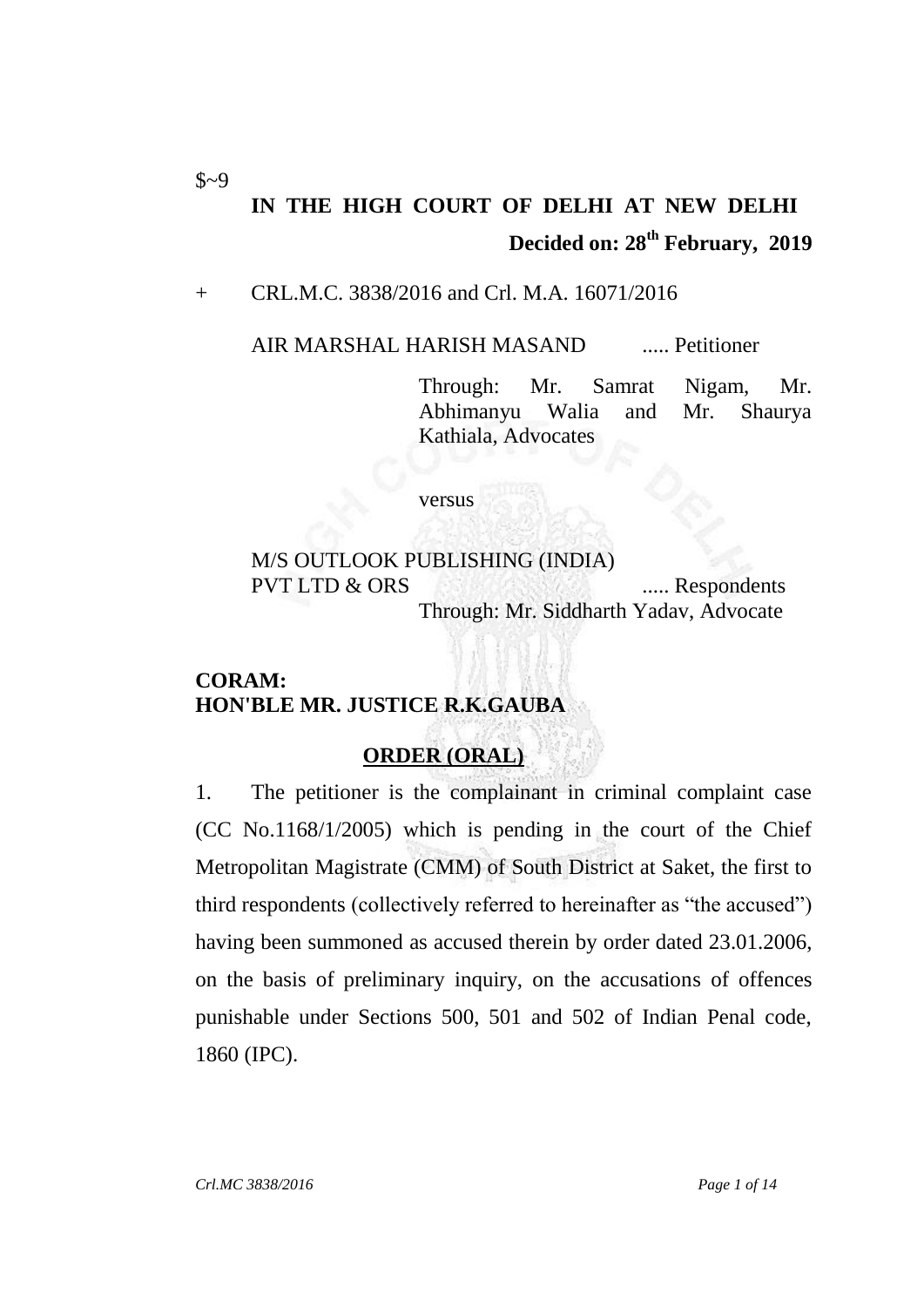2. The trial in the aforesaid case had reached the stage of defence evidence when, at the instance of the accused, the fourth respondent herein appeared as witness in defence (DW-1), his chief-examination having been recorded on 14.12.2007, his cross-examination having continued over certain subsequent dates, it being concluded on 22.12.2007.

3. On 24.12.2007, the petitioner (complainant) moved two applications, one invoking the provision contained in Section 311 of the Code of Criminal Procedure (Cr.PC) and the other under Section 319 Cr. PC. Both the said applications were decided by the trial court by a common order passed on 26.02.2008. While the second application (under Section 319 Cr. PC) was allowed, it resulting in the fourth respondent (DW-1) being impleaded as an additional accused, the other application of the complainant under Section 311 Cr. PC was dismissed on the ground that the said witness (DW-1), who stood summoned as additional accused, could not be compelled to answer the questions, refusal to do so being the root cause for the request made therein.

4. The petitioner challenged the dismissal of his application under Section 311 Cr. PC, the fourth respondent (DW-1) challenging the order summoning him as additional accused, by separate petitions - Crl. MC 840/2008 and Crl. M.C. 1584/2008 in this court. Both the said petitions were decided by a common judgment passed on 29.06.2015. The learned single judge deciding the said matters was of the view that the Metropolitan Magistrate had fallen in error by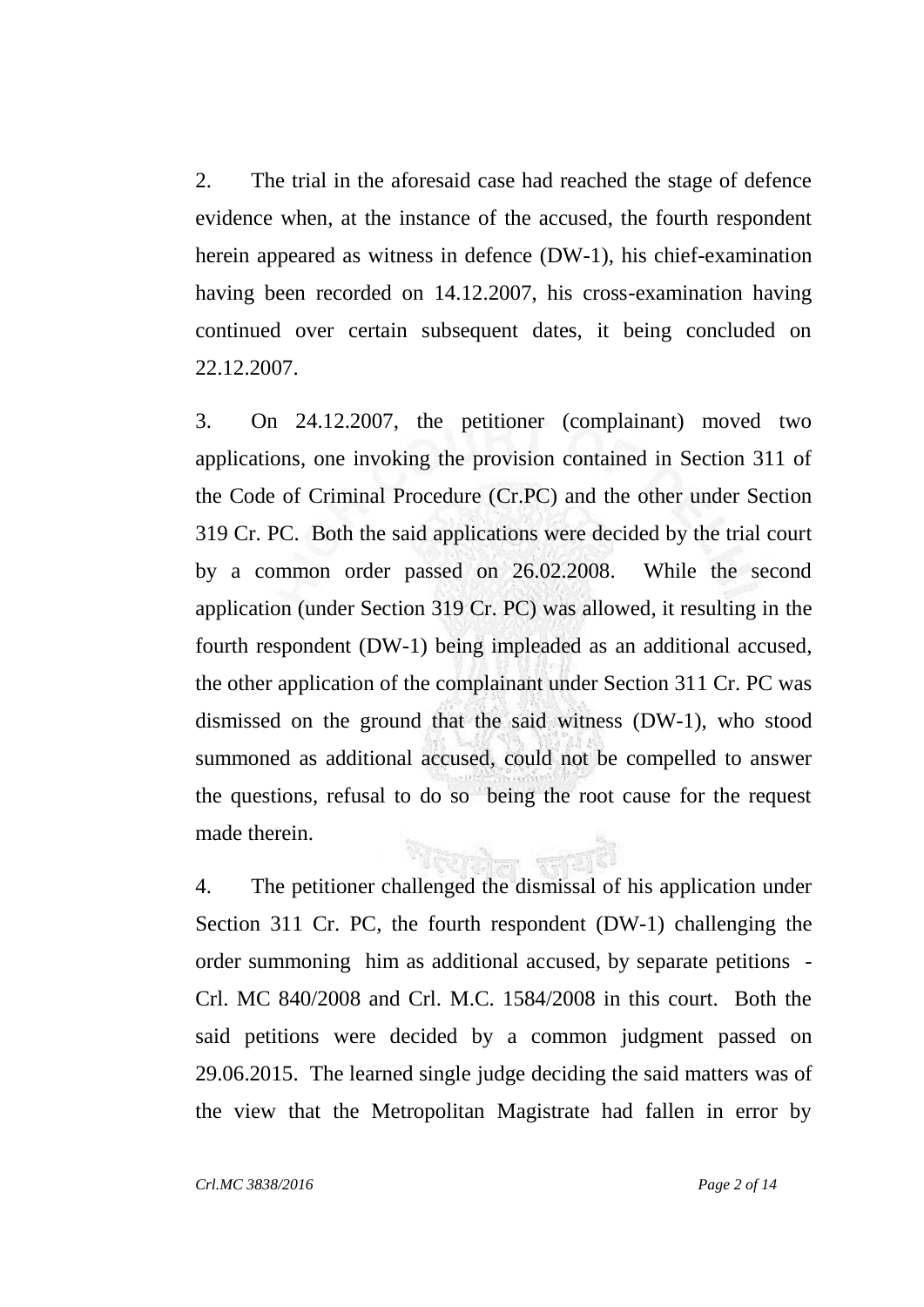considering the two applications together, the proper course commended to be for decision first to be taken on the prayer under Section 311 Cr. PC. The matter arising out of the said applications was remanded to the trial court for fresh decision.

5. After the remit, the complainant moved another application under Section 311 Cr. PC on 09.10.2015. His two applications under Section 311 Cr. PC, the one moved on 24.12.2007 followed by the one moved on 09.10.2015, were considered together by the CMM, and dismissed by order dated 06.09.2016.

6. Feeling aggrieved by the said order dated 06.09.2016, the complainant has come with the present petition invoking the inherent power and jurisdiction of this court under Section 482 Cr. PC read with Article 227 of the Constitution of India, his contention being that the trial court has failed to bear in mind and apply the statutory provisions contained in Sections 132 and 165 of the Indian Evidence Act, 1872 (Evidence Ac) read with Section 311 Cr. PC, its approach to the issues arising out of the requests in the said two applications being mis-directed. <sup>প</sup>িদ্রাগীল জায়ণি

7. *Per contra*, the first to third respondents (accused) through their joint reply, the fourth respondent (DW-1), having adopted the said reply, have resisted the prayer in the petition, the prime contention raised being that the provision contained in Section 311 Cr. PC cannot be used by a party to a litigation, it being a jurisdiction conferred on the criminal court which cannot be "*compelled*" to exercise it against its judicial discretion. It is argued that the prayer for recall of DW-1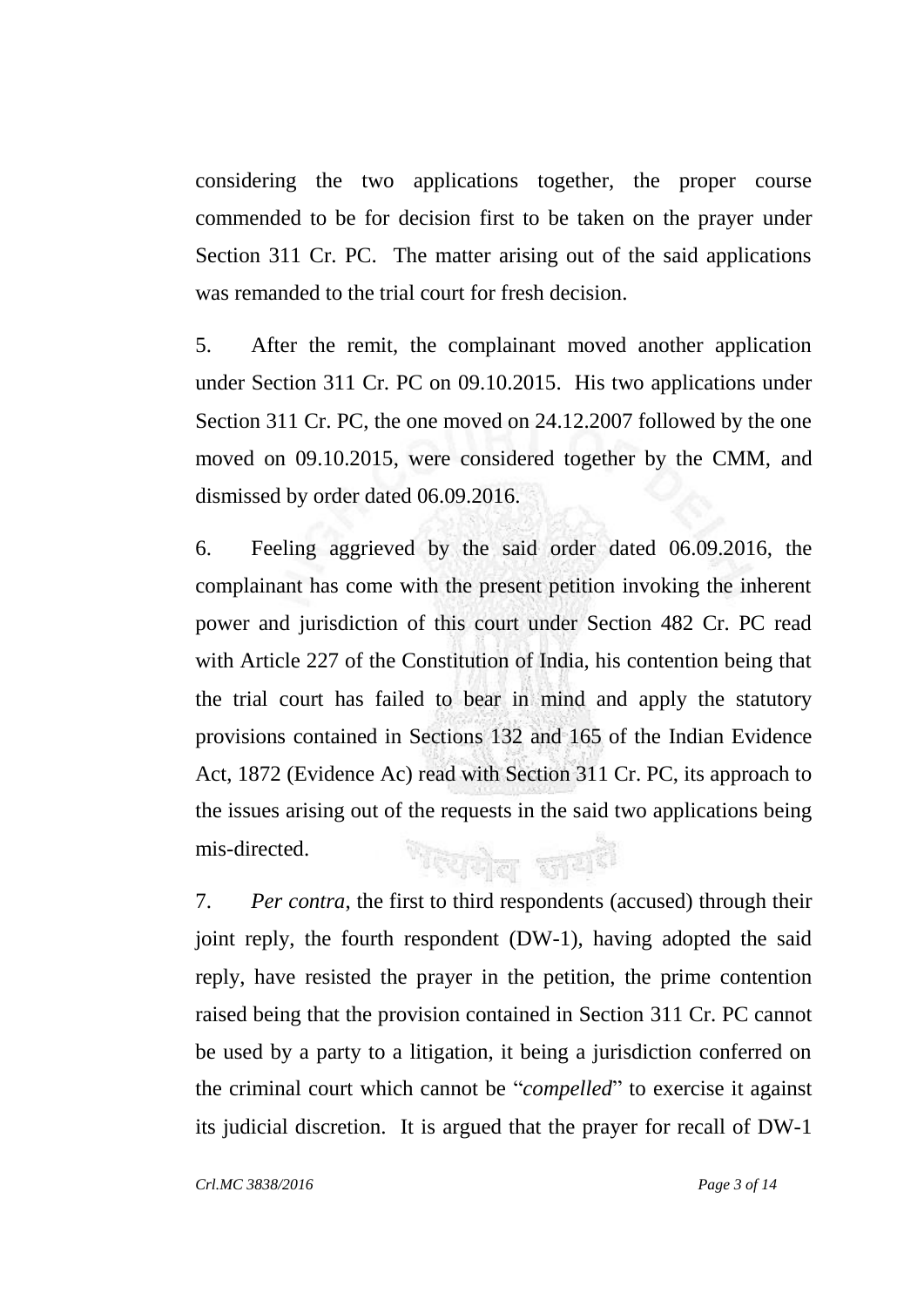for further cross-examination or for he to be compelled to answer the questions is unjust and unfair, since it exposes him to possibility of self-incrimination, also requiring him to breach the confidentiality of the source of his information as a journalist and consequently being violative of Article 19(1)(a) and Article 20(3) of the Constitution of India.

8. The background facts of the criminal complaint in which the present controversy arises were succinctly noted in the judgment dated 29.06.2015 in Crl. M.C Nos.840/2008 and 1584/2008, the relevant portion whereof may be extracted as under :-

> *"6. The case of the petitioner is that the petitioner is a retired Air Marshal of the Indian Air Force. In January 2004, the petitioner was serving in the rank of Air Vice Marshal in the Indian Air Force when he was denied promotion to the rank of Air Marshal. Being aggrieved by this denial of promotion, on 21st January, 2004, the petitioner filed a Writ Petition (Civil) No.1035/2004, titled as "Air Vice Marshal Harish Masand Vs. Union of India & Ors.". before this Court challenging the decision of the Indian Air Force and the Union of India and this Court allowed the Writ Petition by final judgment dated 8th November, 2004. Thereafter, Union of India filed Special Leave Petitions (Civil) No.24880/2004 and 24886/2004 in the Supreme Court challenging the judgment of this Court and the matter was listed before the Supreme Court on 7th December, 2004 and for admission on 13th December, 2004.*

> *6.1 In the meanwhile, OUTLOOK Weekly News Magazine published on "exclusive", "only in Outlook" article entitled "Air of Uncertainty", claiming to arise out of the orders of this Court, with*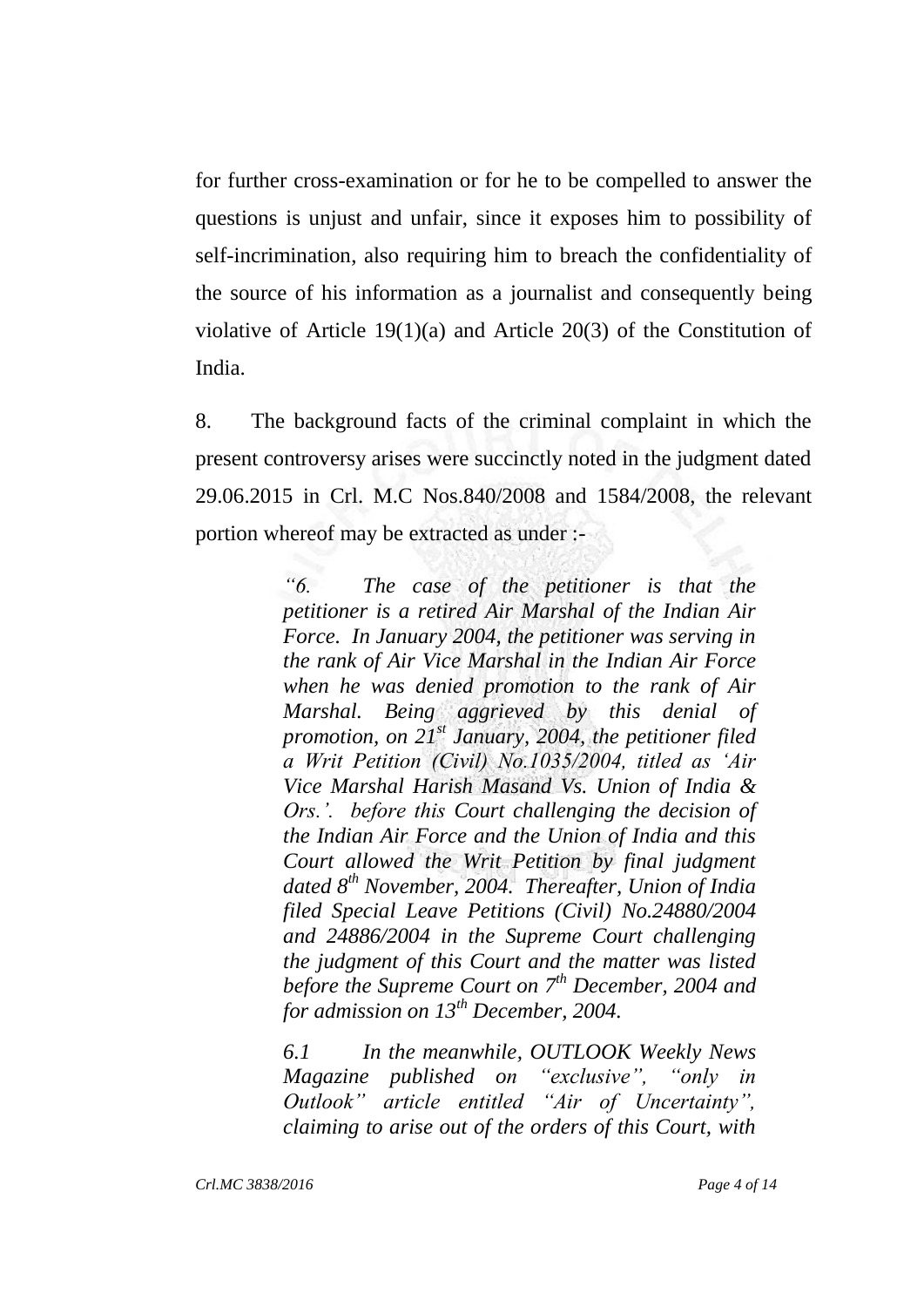*number of defamatory allegations against the petitioner, as well as Air Vise Marshal Chhatwal, in the 13th December, 2004 issue of the magazine which hit the new stands in the country on 5th December, 2004, i.e. just before the date already fixed of mention of the SLPs in the Supreme Court.*

*6.2 The above article, which claims that the orders of this Court had racked (sic) up "an old issue: how personal should the professional get" and tossed up the question "where to draw the line between the bedroom and the war room" etc. along with the above quoted orders dated 8th November, 2004 of this court, would immediately show that the article completely distorts the issues raised and adjudicated upon in the promotion cases by this Court while making totally false and defamatory allegations of fact and imputations against the petitioner as alleged by him. It is the case of the petitioner that none of these allegations and imputations were pleaded or argued in before the Court in the promotion cases because these were totally false and could not be sustained by any official record.*

*7. Aggrieved by the alleged act of the respondents No.2 to 5, the petitioner sent them a legal notice by registered post on 13th December, 2004 stating that these allegations and imputations were totally false and defamatory, and these had been printed without even contacting and ascertaining the true fats from the petitioner and demanding that the sources of information and material for the article be disclosed.*

*8. There was no response from the respondents to the above notice and to further aggravate the issue, the respondents published yet another article in the 7th March, 2005 issue of the said magazine entitled "Taking Off : On a Wing and a Plea" wherein the previous article "Air of Uncertainty" was again*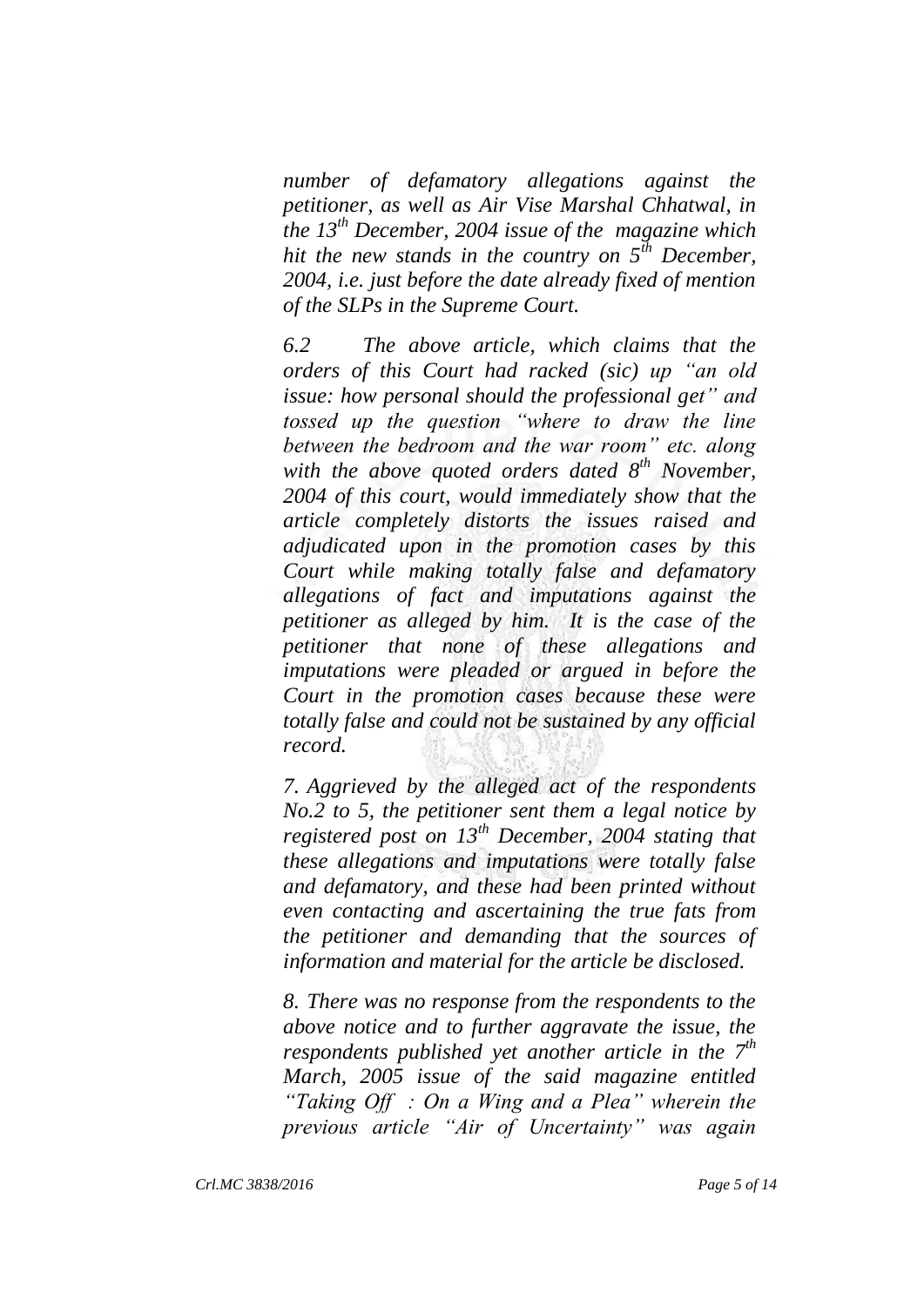*referred, with the caption "The Masand Story : Blowing the lid Off".* 

*9. In view of publication, the petitioner filed a Criminal Complaint under Section 500, 501 and 502 IPC on 12th July, 2005, Complaint Case No.1168/1/2005 in the court of the Additional Chief Metropolitan Magistrate, Patiala House Courts, New Delhi against the respondent Nos.2 to 5.*

*10. The trial court on 23rd January, 2006 prima facie found that an offence is disclosed under Section 500, 501 and 502 IPC against all the respondents / accused and issued summons."*

9. The copy of the impugned publication on which the aforementioned criminal case is founded has been placed before the court, it having been referred to in the complaint case as Ex. CW1/2. A bare perusal of the contents of the article, the publication showing the third respondent to be its author, reveals that it *prima facie* contains insinuations which had the effect of lowering the reputation of the complainant in the estimation of people at large. There is no dispute at this stage about the conclusion to this effect in as much as the trial is underway on such accusations. The impugned publication also reveals that the fourth respondent (DW-1) was the senior editor of the magazine in question, particularly for the issue dated 13.12.2004 in which the said article was published. It is also clear that the accused persons (i.e. first to third respondents) had chosen, of their own volition, to bring in the fourth respondent as a defence witness, he having made the statement in that capacity voluntarily, his deposition having commenced on 14.12.2007. It is noted that during his examination-in-chief, the fourth respondent testified that the contents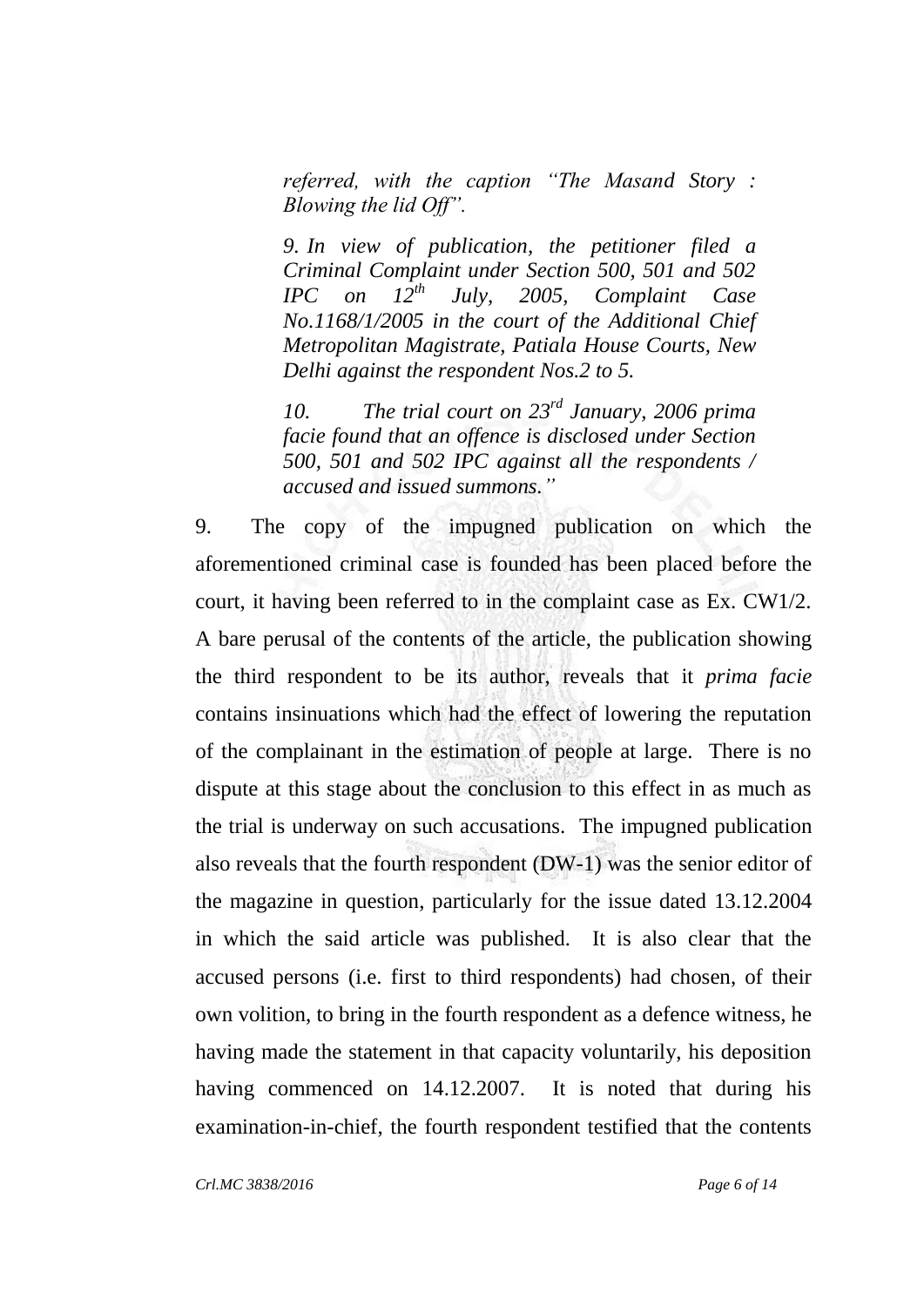of the articles pertain to a matter which was within his "*personal knowledge*", such personal knowledge extending to the fact that there was a reference to certain aerobatics having been performed to impress a particular lady. The fourth respondent also volunteered in his chief-examination that he had "*met some of the Air Force officers*" and also "*had a close look at the notes taken down about the court of inquiry*" as had been shown to the author of the article (third respondent), the reference about a "*girl friend*" made in the impugned publication also having "*come from the Air Force officers*", the third respondent (author of the article) having "*confirmed from the Air Force officers that the lady in question was the reason behind Air Marshal Masand being denied promotion*".

10. From the drift of the chief-examination of DW-1 during evidence tendered by the accused at the trial, it is clear that the defence raised is as to the *bonafide* of the publication, as indeed, possibly of the truth of the matter. The complainant, by crossexamination, sought information, *inter alia*, to ascertain the identity of the source of above information. DW-1 though reiterating at that stage that he had met the concerned senior Air Force officers in the presence of the author of the article, even after the draft of the "*story*" had been submitted, and having witnessed such exchange, declined to disclose the identity of the concerned individuals. The refusal to answer the questions in this regard was reiterated on the subsequent date when the cross-examination had continued.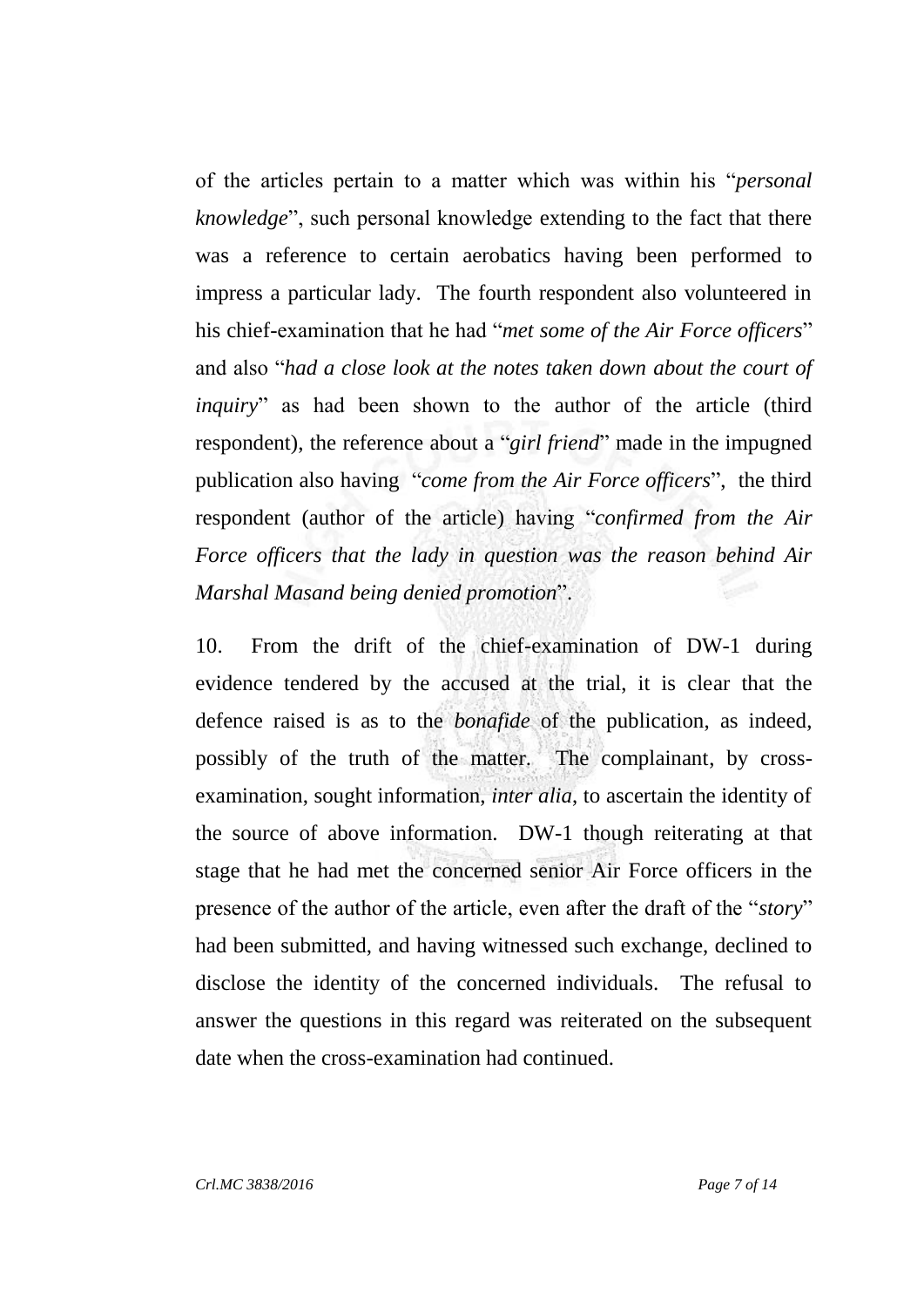11. The application dated 24.12.2007 under Section 311 Cr. PC made the following prayer :-

> *"(a). Direct the accused to reveal their sources of information and summon these as witnesses.*

> *(b). In the alternative, summon the three members of the relevant Promotion Board, named above, as witnesses U/s. 311 of Cr. PC…"*

12. It may be mentioned here that in the above-said application, the complainant had mentioned (in para 18) names of certain senior officers as the three members of the promotion board in whose respect the prayer clause (b) had been included, his grievance, as pressed at that stage, essentially concerning the disinclination of DW-1 to disclose the identity of the persons from whom the facts were being projected as duly verified before the article was cleared for publication. By the application dated 09.10.2015, moved after the remit, however, the complainant also invoked Section 132 of the Evidence Act, it being pressed conjointly with the earlier application dated 24.12.2007 so as to compel DW-1 to respond to the remaining unanswered questions.

13. Section 132 of the Evidence Act reads as under :-

*"132. Witness not excused from answering on ground that answer will criminate.—A witness shall not be excused from answering any question as to any matter relevant to the matter in issue in any suit or in any civil or criminal proceeding, upon the ground that the answer to such question will criminate, or may tend directly or indirectly to criminate, such witness, or that*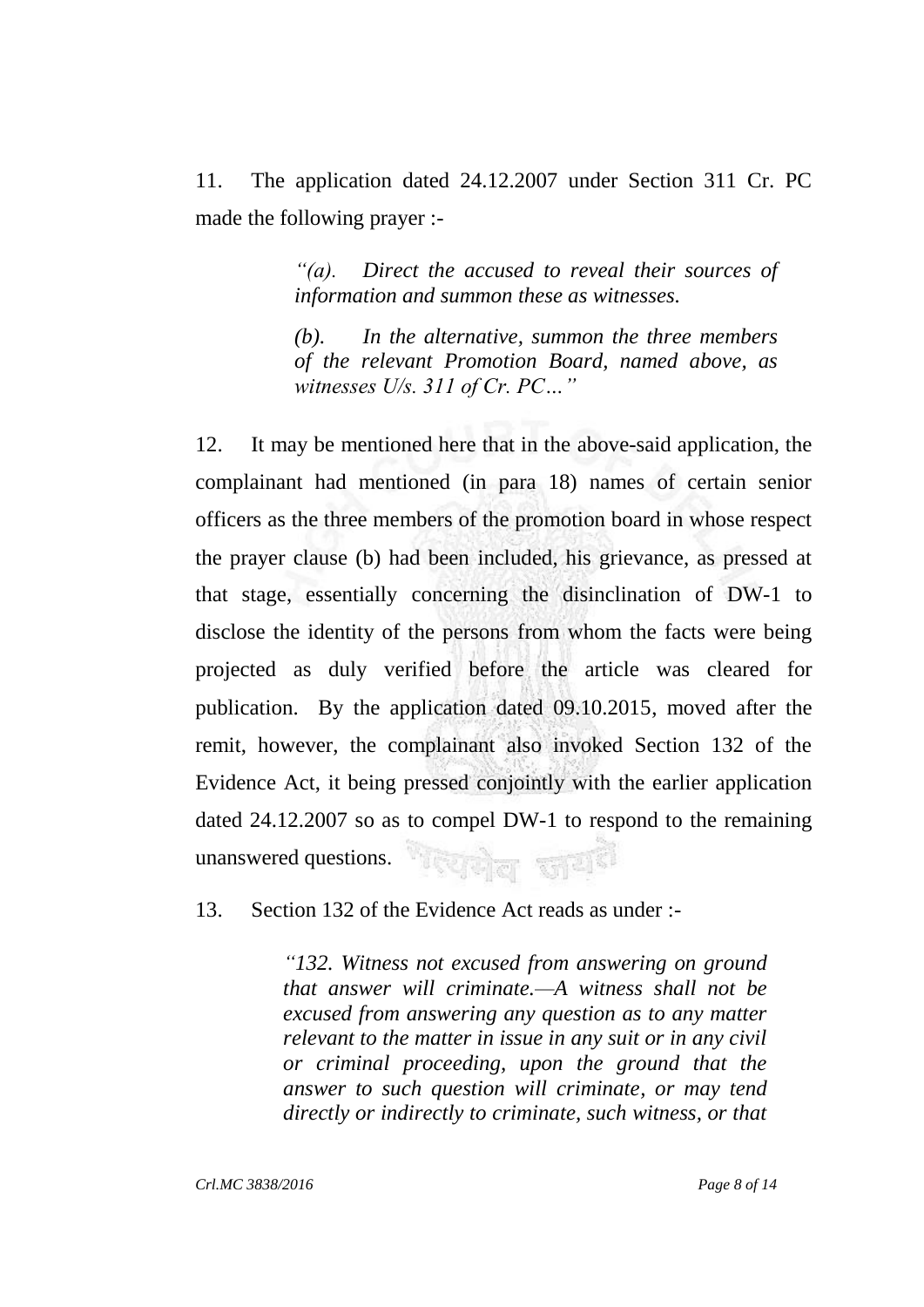*it will expose, or tend directly or indirectly to expose, such witness to a penalty or forfeiture of any kind:*

*Proviso — Provided that no such answer, which a witness shall be compelled to give, shall subject him to any arrest or prosecution, or be proved against him in any criminal proceeding, except a prosecution for giving false evidence by such answer.*

14. This court agrees with the respondents that the first prayer [clause (a)] in the application dated 24.12.2007 for the accused to be directed to reveal their source of information or for them to be summoned as witnesses cannot be allowed. An accused cannot be compelled to incriminate himself – Article 20(3) of the Constitution of India affords him protection in this regard. The accused cannot also be compelled to appear as a witness. It is his choice whether to do so or not. Section 315 Cr. PC only declares that an accused is also a competent witness; he not being permitted to appear in such capacity unless he makes a "*request in writing*" to the court. The second prayer [clause (b)] in the application dated 24.12.2007 for the three members of the promotion board to be summoned as witnesses also did not deserve to be allowed. The complainant's evidence was over. He had not chosen to examine them as his own witnesses. This court, thus, would not interfere with the discretion exercised by the trial court in refusing to summon the said three persons as witnesses under Section 311 Cr. PC. But, the prayer in the application dated 09.10.2015 to above effect could not have been short shrifted in the manner done.

15. A judge presiding over the trial is conferred by Section 165 of the Evidence Act, with the power to put questions or to order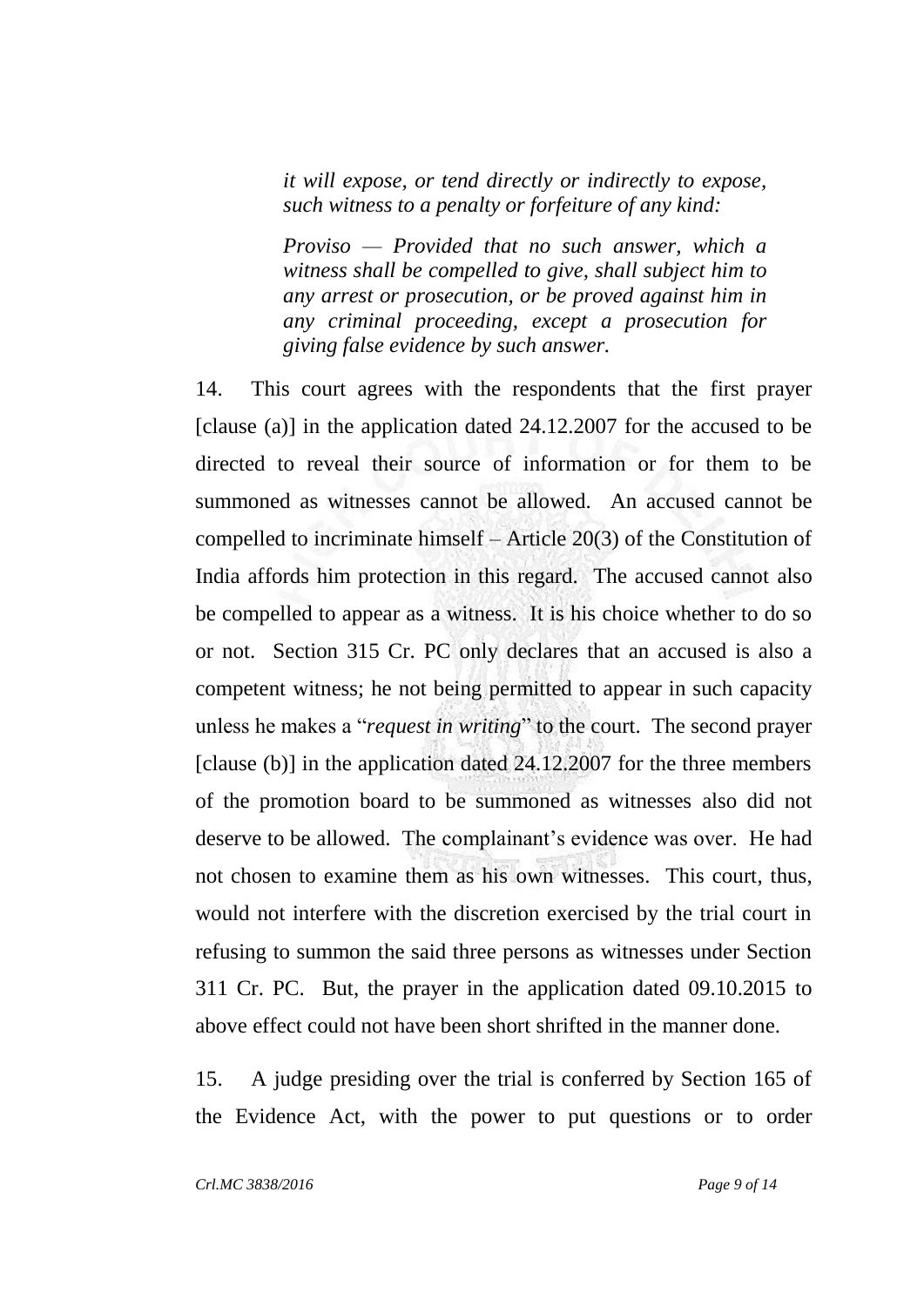production of additional evidence if it is so required "*to discover or to obtain proper proof of relevant facts*". The provision reads thus :-

> *"165. Judge"s power to put questions or order production.—The Judge may, in order to discover or to obtain proper proof of relevant facts, ask any question he pleases, in any form, at any time, of any witness, or of the parties, about any fact relevant or irrelevant; and may order the production of any document or thing; and neither the parties nor their agents shall be entitled to make any objection to any such question or order, nor, without the leave of the Court, to crossexamine any witness upon any answer given in reply to any such question:*

> *Provided that the Judgment must be based upon facts declared by this Act to be relevant, and duly proved:*

> *Provided also that this section shall not authorize any Judge to compel any witness to answer any question, or to produce any document which such witness would be entitled to refuse to answer or produce under sections 121 to 131, both inclusive, if the questions were asked or the documents were called for by the adverse party; nor shall the Judge ask any question which it would be improper for any other person to ask under section 148 or 149; nor shall he dispense with primary evidence of any document, except in the cases hereinbefore excepted."*

16. It is clear that the two provisos appended to Section 165 of Evidence Act circumscribe the jurisdiction and authority of the judge presiding over the trial to invoke his power to put questions to a witness, such power apparently not being available to render a decision on facts which are not relevant, or on facts which are not duly proved, and it also not authorizing the judge to compel any witness to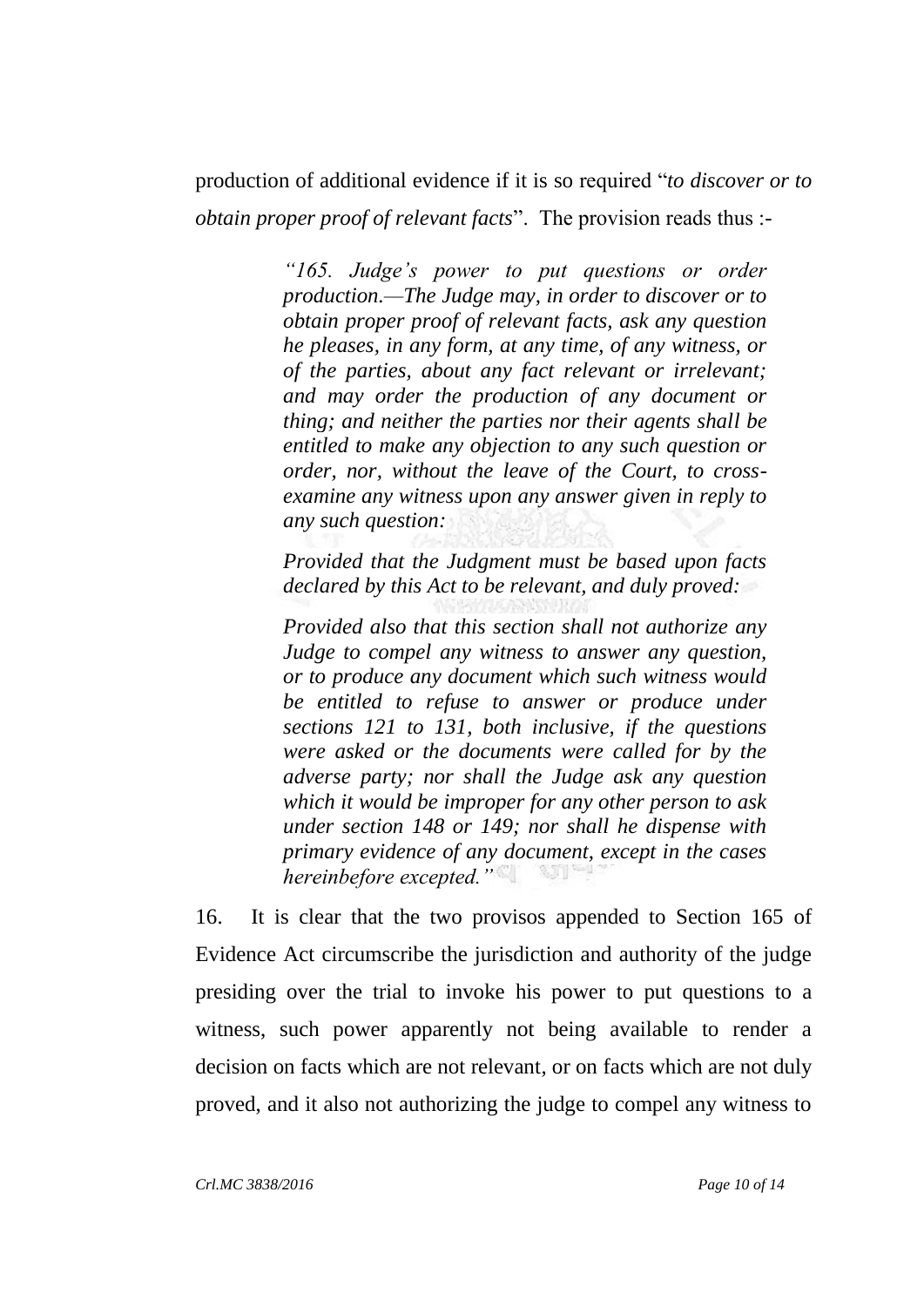answer any question, or to produce, any document which such witness is entitled to refuse to answer, or produce, under the specified statutory clauses. Noticeably, Section 132 of the Evidence Act, as quoted above, stands out from the said exclusion. Noticeably again, by virtue of Section 132 Evidence Act, a witness is not entitled to refuse to answer any question only because it might be selfincriminating (directly or indirectly) or that it might expose him (directly or indirectly) to a punitive action, he by virtue of the proviso appended to Section 132 Evidence Act being immune from arrest or prosecution on account of the answer which he has been compelled to give, unless the answers given are found to be false leading to a charge of perjury.

17. The respondents have relied on *Mohan Lal Shamji Soni vs. Union of India and Anr. 1991 Supp (1) SCC 271* and *Zahira Habibulla H. Sheikh and Anr. Vs. State of Gujarat and Ors. (2004) 4 SCC 158*, to argue that the power under Section 311 Cr. PC being discretionary, the court being expected to be neutral, the decision of the trial court not to exercise such jurisdiction to compel recall of DW-1 for answering the questions which he had refused to answer earlier should not be interfered with. This court finds the cases cited of no help to the respondents. The object of the criminal trial is to reach out to the truth. DW-1 was produced by the accused persons on their own volition. Given the background facts mentioned earlier, the complainant is within his legitimate rights to insist on clarity in as much as the defence taken, and the credibility of the word of the DW-1, have to be tested properly. The refusal to answer such questions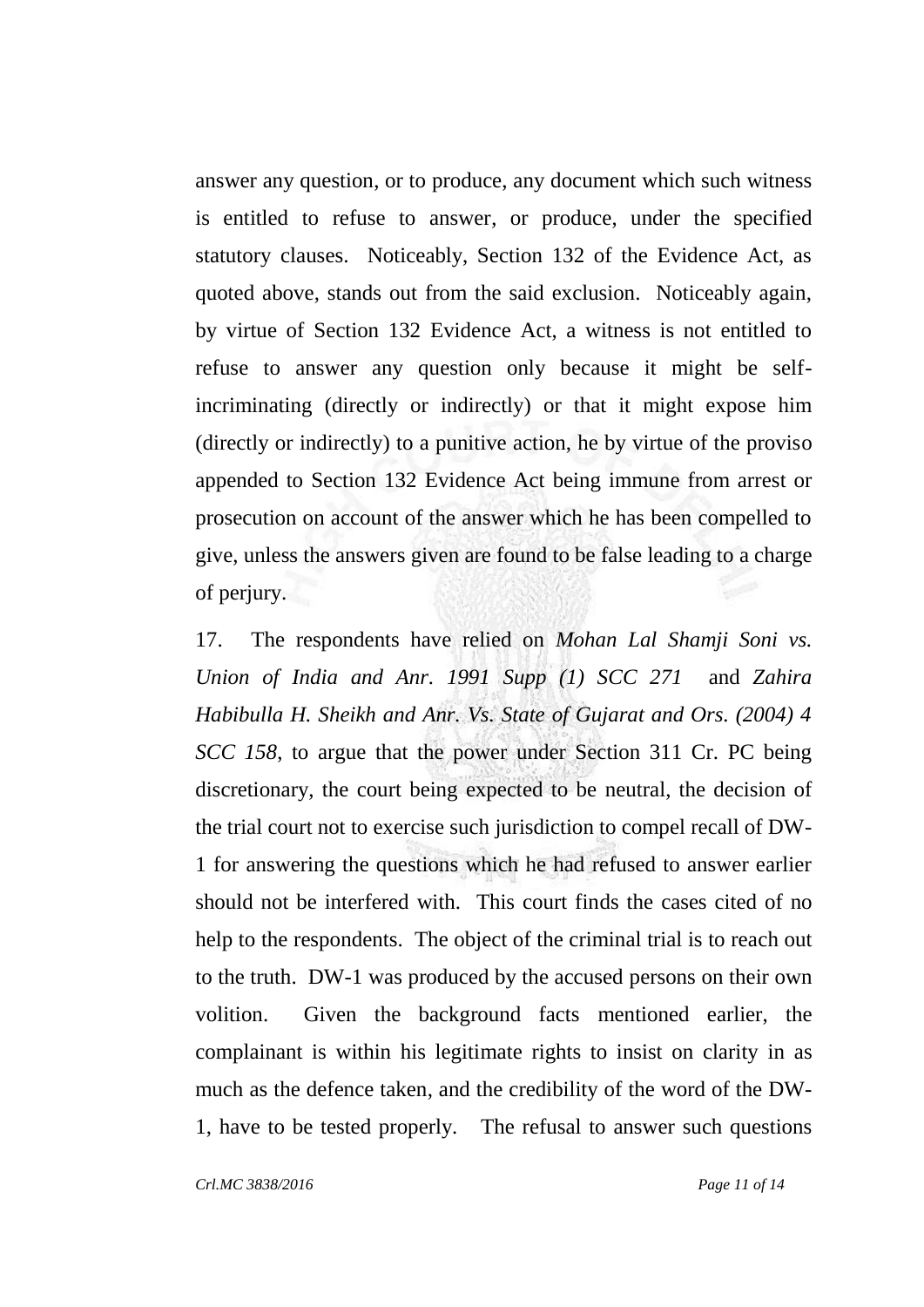does give rise to the argument, and the possibility, that the facts narrated by the witness may have been invented. It is rather in the interest of the accused, as indeed of DW-1, that clarity as to the inquiry made to confirm the authenticity of the facts published be confirmed by disclosing the names of the individuals from whom such facts had been gathered or verified.

18. Noticeably, while refusing to answer, DW-1 had not given any reason. Undoubtedly, he has certain rights under the law which include the fundamental right under Article 20(3) of the Constitution of India. But then, at the time of his deposition (as DW-1), he was appearing in the criminal court – not as a person accused of an offence but – as a witness whose rights and obligations are spelt out clearly in Section 132 of the Evidence Act quoted above. The application under Section 319 Cr. PC has not been decided. Mere pendency of such prayer does not mean the fourth respondent acquires certain superior rights over and above Section 132 of the Evidence Act. As regards the freedom of speech and expression, as enshrined in Article  $19(1)(a)$ of Constitution of India, all that needs to be said at this stage is that such freedom comes with the exceptions also prescribed by the *suprema lex*.

19. The power given to the judge presiding over a criminal trial by Section 165 of the Evidence Act is expected to be used to bring clarity, particularly when a smoke-screen is attempted to be created in as much as such smoke-screen hinders the search for the truth. This court agrees with the submissions of the complainant that given the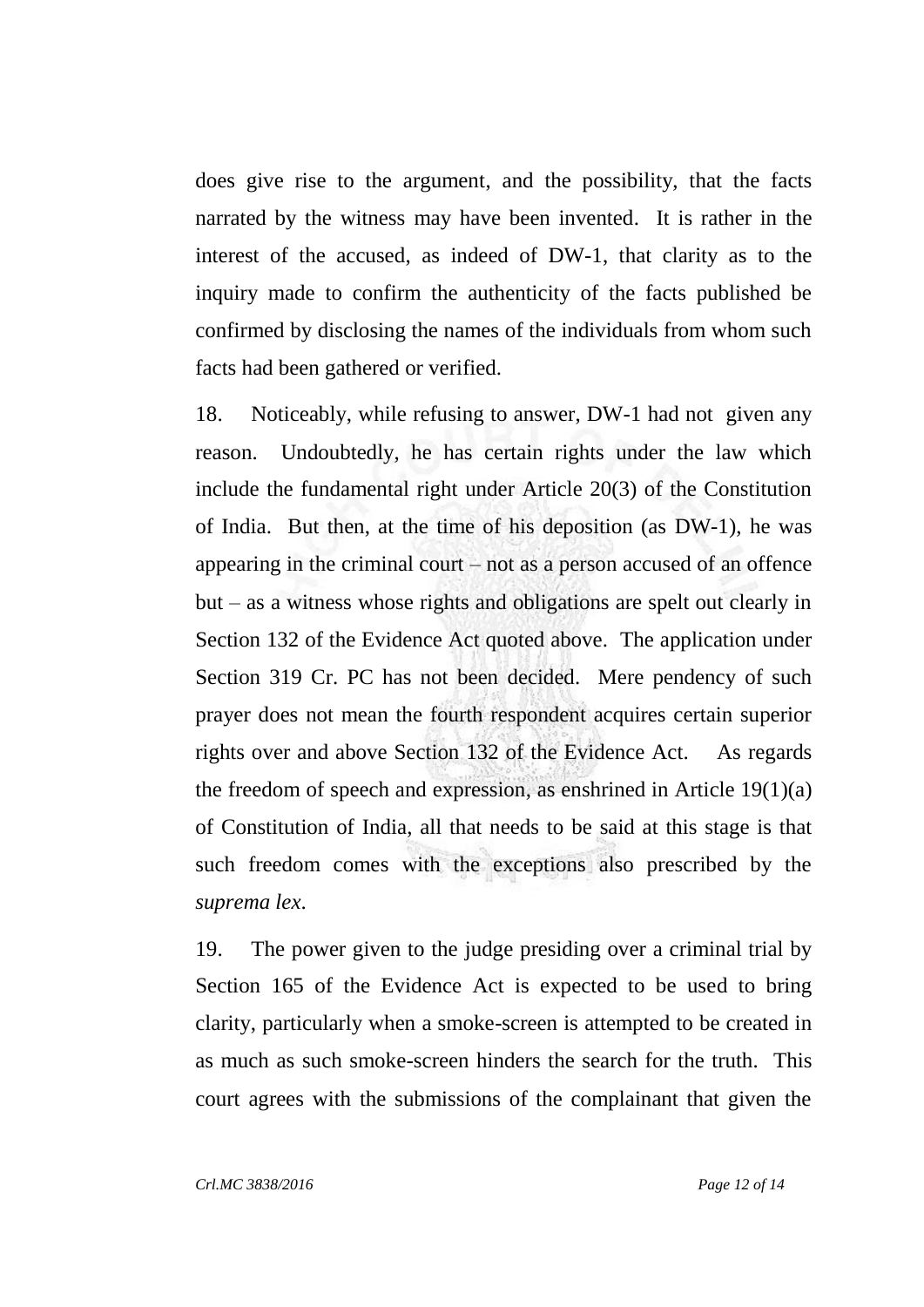refusal on the part of the witness (DW-1) to answer the above mentioned queries in the cross-examination, it was the duty of the presiding judge to exercise his jurisdiction and power under Section 132 read with Section 165 Evidence Act to insist on answers to be given in as much as refusal to answer is also a penal offence (see Section 179 IPC).

20. As mentioned above, the fourth respondent (DW-1) has not indicated till date as to how the information sought from him by questioning in the above nature is privileged. It is not his choice to answer or refuse to answer. Once he has voluntarily entered the witness box, he is bound to answer unless he makes out a proper case justifying his refusal to answer under the law. That exercise was never done before the trial court. The trial judge seems to have abdicated his responsibility in terms of Section 132 and Section 165 of the Evidence Act.

21. In the considered view of this court, the impugned order dated 06.09.2016 of the CMM declining the prayer for recall of DW-1 for further cross-examination so as he to be compelled to answer the questions which he had earlier refused to answer cannot be upheld. The said order, thus, is set aside. The prayer to the said extent is hereby allowed. The trial court is directed to recall the fourth respondent (DW-1) and have him tendered for further crossexamination by the complainant which exercise, however, shall be restricted to reiteration of the questions about disclosure of the information which the said witness had earlier refused to give